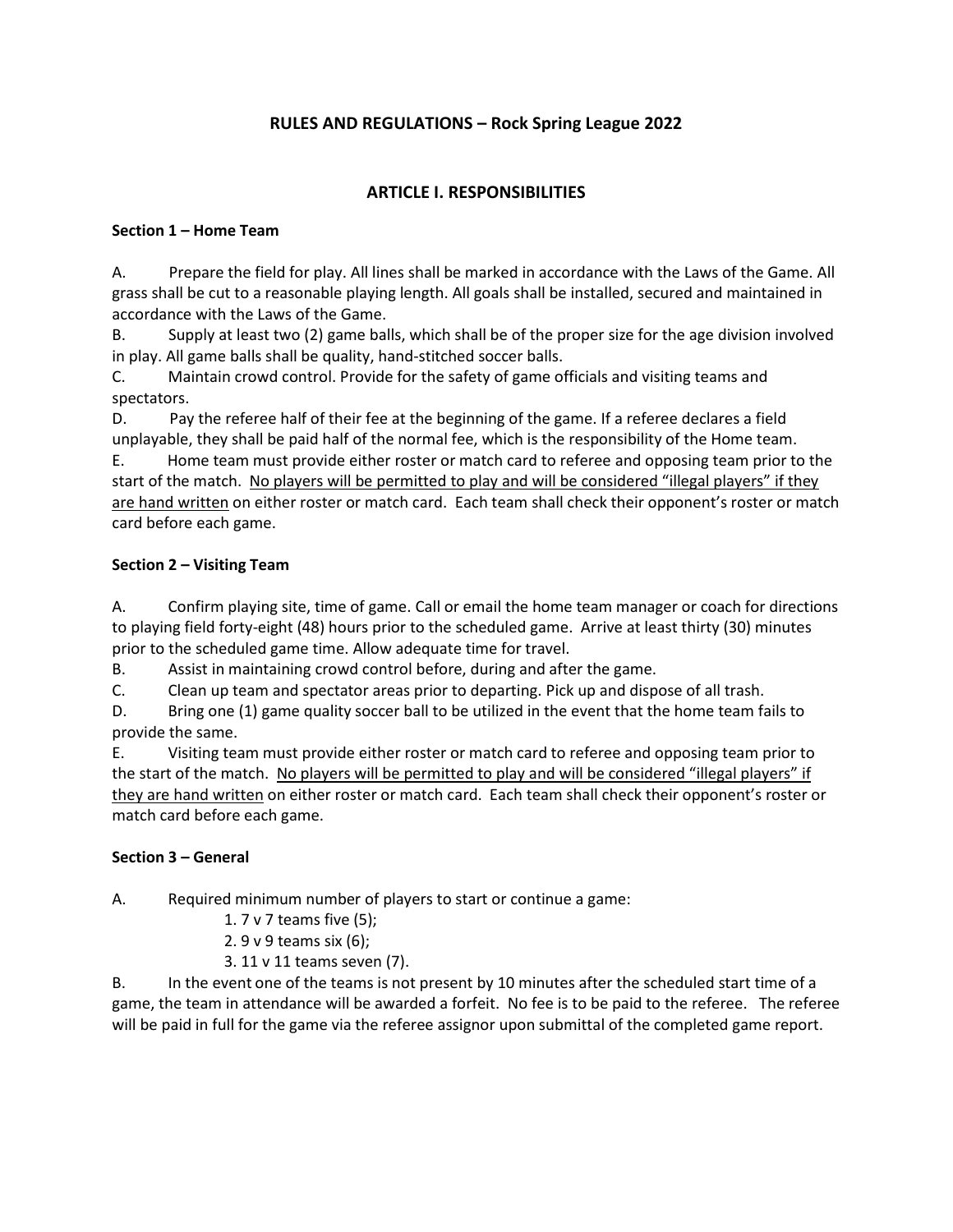# **ARTICLE II. RULES FOR ALL TEAMS**

#### **Section 1 – Team Areas**

A. All players and coaches shall stay within ten (10) yards of the midfield line. This will be called the "Team Area". The League recommends that team areas will be on opposite sides of the playing field when possible. This allows coaches to better control their respective sidelines. The home team shall have the choice of side. Parents will sit on the same side as their players.

B. Once a game has started, no player, coach or spectator may enter the field of play without the permission of the referee.

### **Section 2 – Coaches and Managers**

A. Every team shall designate at least two (2) people to serve as coaches or managers. Each shall have a valid coach's pass. No games shall be postponed because of the unavailability of a coach or manager. If a Youth team has no available coach or manager with a valid coach's pass, they shall forfeit the game.

#### **Section 3 – Ejections**

A. If a team has only five (5) players (7 v 7), six (6) players (9 v 9) or seven (7) players (11 v 11) on the field or eligible to play and a player receives a ejection, then the game will be suspended and the team not able to field the required minimum number of players will forfeit the match to the opposing team.

#### **Section 4 – Referee Assessment Forms**

A. While not required, all teams competing are encouraged to fill out a Referee Assessment form with the league within forty-eight (48) hours after the completion of your scheduled game. Link to form will be posted on league web page.

### **Section 5 – Scheduling**

A. Official schedules will be distributed to all teams before the opening date of competition in each age division.

B. Teams will have 7 days from schedule release to make any necessary changes to their game schedule, in agreement with their opponent. Teams should attempt to have all changes for the entire season made in these 7 days.

C. After the initial 7 day change period, future changes may be made, but must be submitted to the league by Monday at Noon, the weekend before the game is originally scheduled. Any changes after this time may not be accepted, based on referee availability and reason for change.

D. Prior to the scheduled game time, only the league has the authority to cancel games because of inclement weather.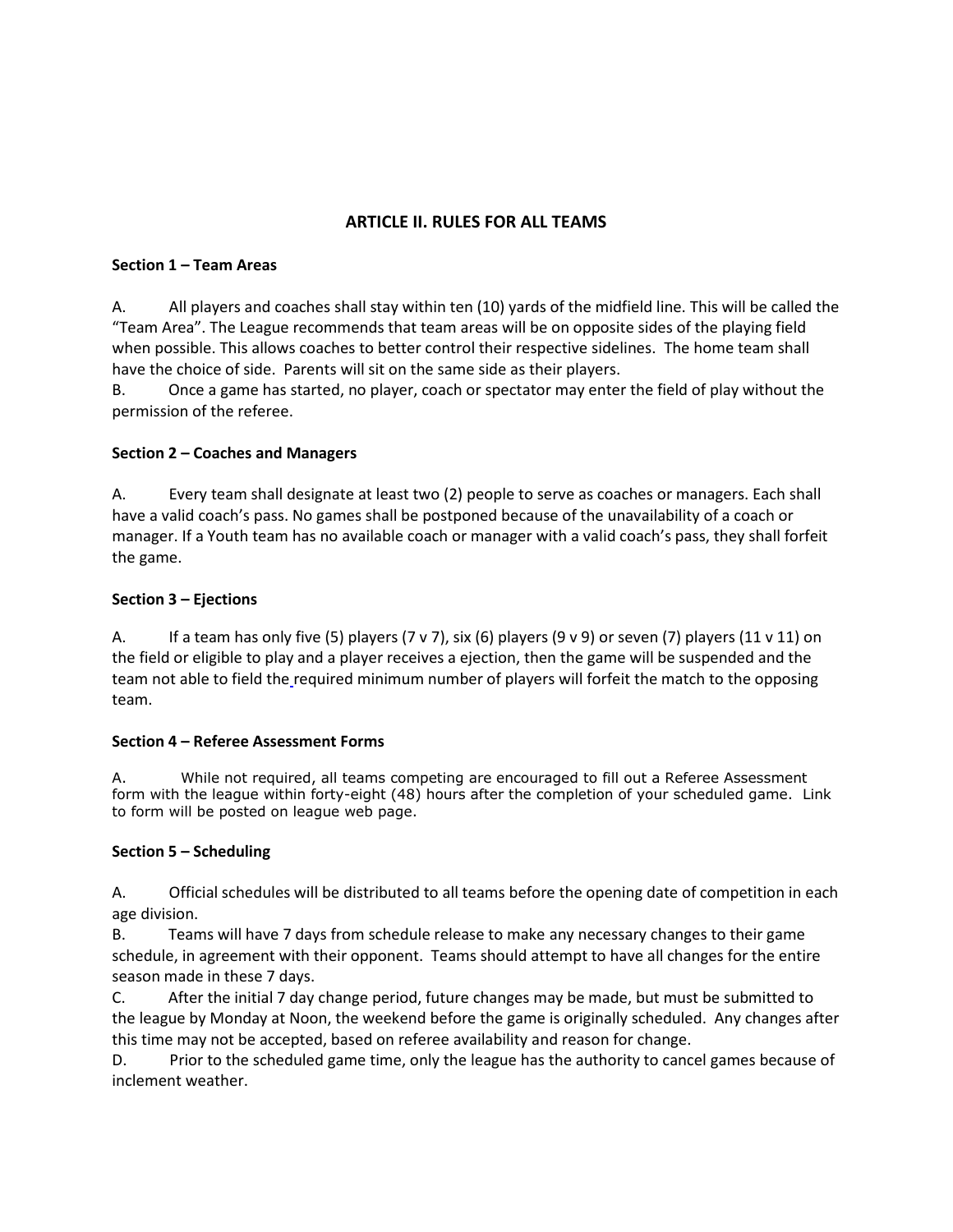E. **Inclement Weather Policy Statement** – Games will be called by the Club Coordinator on a site by site basis. Coordinators will advise the League via E-Mail as early as possible on the day of the game. After 11:00 am, the decision to cancel a game will be made by the Referee at the game site. When the weather is bad and games are not postponed by the League or individual clubs, all teams are required to arrive at the field for a determination by the referee as to the playability of the game. If at that time, the field is deemed unplayable after the referee(s) arrive and prior to the start of the game, the home team is responsible for paying (their portion of the referee fees).

F. If a match is played for one half or more of the match and then terminated due to weather, playing conditions, or darkness by the game official, the game will not be replayed. The score at the time of termination will constitute the results of the game.

# **Section 6 – Uniforms**

A.When the colors of uniforms of competing teams are the same or similar in color as not to be distinguishable, the **home** team shall make the necessary changes. The final decision to change jerseys if there is a disagreement, rests with the referee.

B. Each player MUST have a unique number. No duplicate numbers are permitted.

C. All players competing in Rock Spring League shall be required to wear shin guards.

# **Section 7 – Players/ Coaches**

A. Suspended players– any player who is under suspension shall not be listed on the team match card and should be crossed off on the team roster. The coach of any player who participates in a game during a period of suspension shall be subject to his own suspension in a subsequent game. In addition, the team utilizing the suspended player shall forfeit that game.

B. Any player who receives a suspension in Rock Spring League must serve that suspension in a Rock Spring League game.

C. Suspended Coaches- A suspended coach shall not be at the game site.

D. Refusal to Play/Abandoning a Match- A team whose coach refuses to play a regularly scheduled match, either prior to the start of the match or at any time during the match, shall receive a forfeit and owe full referee fees for that match.

E. U9-U12 teams are permitted up to 5 Club Pass Players and U13-U19 teams are permitted up to 7 Club Pass Players. Teams are permitted up to 5 secondary players. No game day roster may go over the roster max for each age – U9-U10 – 12 players per game day; U11-U12 – 16 players per game day & U13-U19 – 18 players per game day. There are no "guests" – every player must show on a game day match report printed directly from Got Sport. Anyone hand written on a game day match report is considered an illegal player. Teams playing with illegal players will receive a forfeit loss for that game. In the event an illegal player is used, the team who the player played for, assumes all liability and risk. The referee(s) and league are released from all liability.

# **Section 8 – Female Soccer**

A. All female teams shall follow all rules and regulations set forth herein. The use of hands or arms for the protection of their chests shall be in accordance with USSF regulations.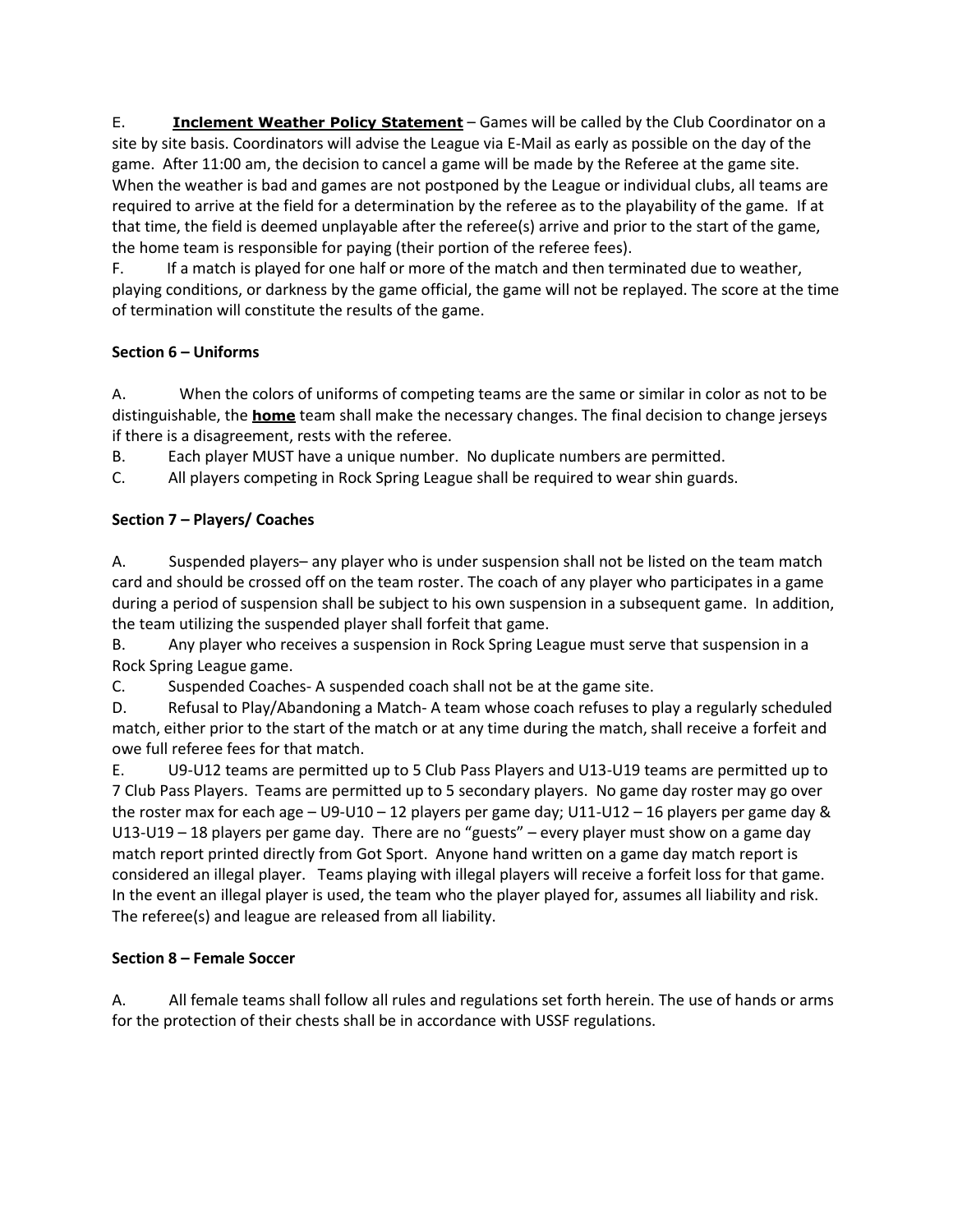#### **Section 9 – Referees**

A. Referees will be assigned to every league game. In the event a referee does not appear for the scheduled game, in youth games for U-14 Divisions and younger the following procedures will be used:

a. The home team shall nominate a candidate, preferably a member of the Referee's Association who, if acceptable, shall referee the game.

b. If the home team's nominee is unacceptable, the visiting team shall nominate a candidate, preferably a member of the Referee's Association who, if acceptable, shall referee the game.

c. In the event both coaches agree on another procedure to have the game officiated, that procedure shall be employed. Any referee named through the aforementioned process shall have all the powers of any referee as stated in the Laws of the Game.

d. If a suitable candidate cannot be agreed upon, the game shall be canceled. Both teams are required to remain at the field for no less than 20 minutes after the scheduled start of the match to ensure that the assigned referee does not arrive in a reasonable amount of time. The Home team shall advise Rock Spring League within 24 hours that no referee was present for the game. The teams will reschedule the game and advise the League of the new date, time and location.

e. In all other, older divisions, if no referee is present, the game shall be canceled. The Home team shall advise the league within 24 hours that no referee was present for the game. The teams will reschedule the match and advise the League of the new date, time and location.

B. Referees will be responsible for checking all equipment prior to each match according to the following procedures:

a. Prior to the start of the game, when requested by the referee, each coach will line up his or her players in a single file.

b. The referee will check the player for proper and safe equipment, including shin guards which all players must wear. If shin guards are not worn, that player cannot participate.

c. Players who are not present for this procedure will be unable to play until the referee can check their equipment.

### **Section 10 – Ignorance of the Rules**

A. A plea of ignorance of the rules and regulations of this Association or of any governing body of this Association shall not be sufficient grounds for appeals or protests.

### **Section 11 – Grievance Committee**

A. The Rock Spring League Grievance Committee shall act as affiliate of the Eastern Pennsylvania Soccer Association and Eastern Pennsylvania Youth Soccer Association Arbitration Boards.

B. The committee shall take prompt action on written protests, appeals or reports pertaining to player, team, club and/or spectator infractions emanating from club and/or referee reports.

C. No Grievance Committee member shall vote as a member of his/her committee during any action or decision, which involves a club, team, or individual with whom the committee member is affiliated.

E. Referee game reports shall automatically initiate action by the Grievance Committee Chairman against any individual affiliated with this Association whose conduct warrants such action.